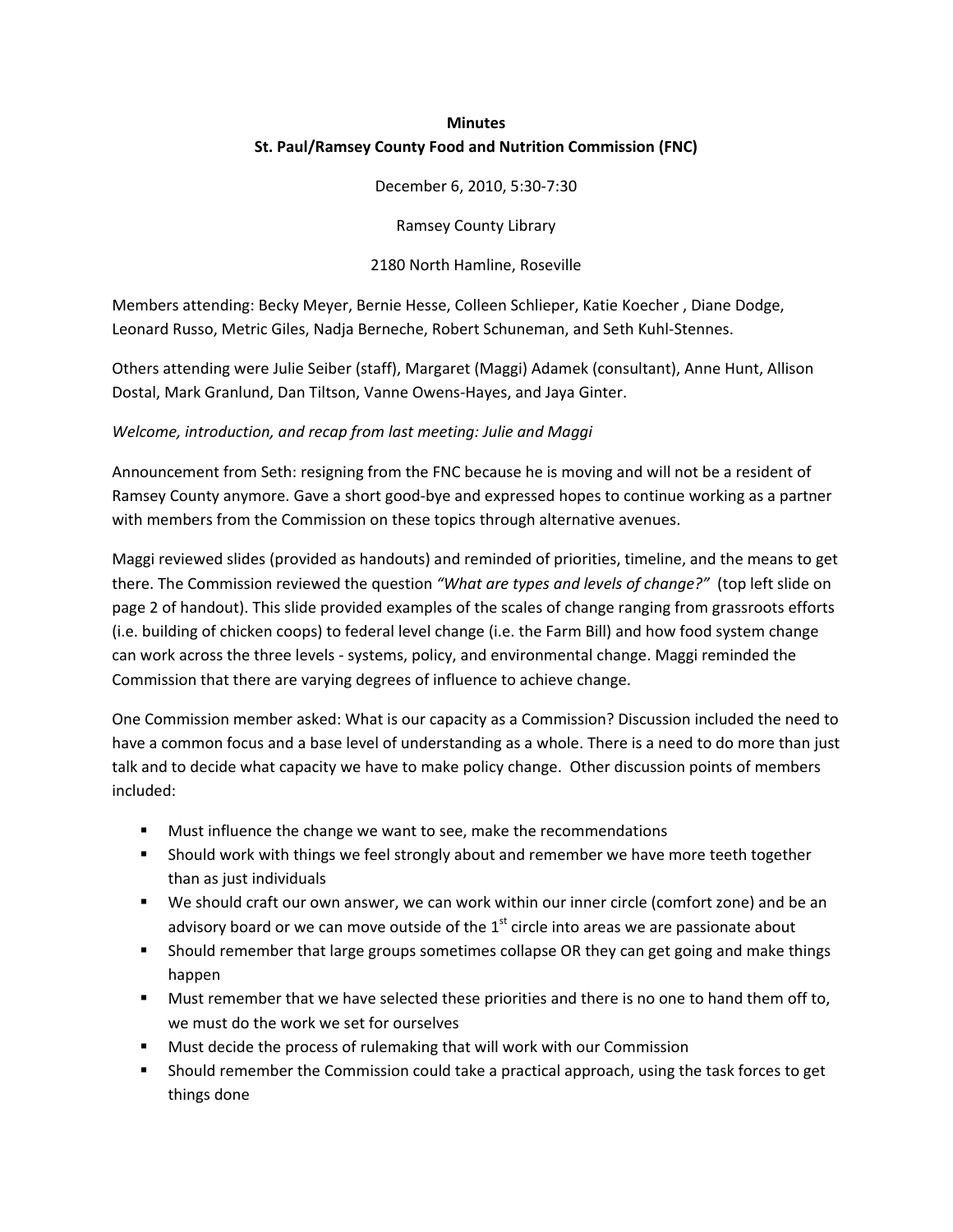- **EXECO 2** Recognize the connections the Commission has with City and County staff and utilize these relationships to craft messages to present to the Council and Board
- **This collaboration with City and County is key to getting work done and is similar to work done** by Homegrown and Dr. Born in Seattle

Small groups to discussed the following questions:

*"What counts as policy change associated with community food environments?" "What is the unique role of food policy councils with respect to changing community food environments? What are they empowered to do and change? What is their scope of influence?" "In what ways can policy at the city and county level lead to these changes?"* 

With reflection upon the above questions Maggi then asked the group to respond to the question *"What's coming clear about the role, reach, and impact of the FNC?"*

- We could have influence and power
- We must not assume our reach is limited
- Should establish clear goals of what we will achieve; get to the concrete and get things done
- Need to establish credibility
- Cannot forget the people who have no money to buy the healthy foods we hope everyone has assess to
- There is a new state legislature-- how will they set policy and how could we respond
- There is potential opportunity to have a seat the policy table
- There may be limited things we can do because of the big things affecting the food system
- Should try and gain a "quick win" to build momentum which may be a local, small one at first
- Must remember to have confidence
- Must remember to reach out to the greater community without a lot of words, but with some action (i.e. IKEA provides picture directions with their furniture products you have to build yourself, there are no word directions which creates universal directions of how to get things done without written language which is not universal)

The importance of getting to work and starting action is possible with the task force development. The FNC is currently being funded by the SHIP (Statewide Health Improvement Program) grant which ends June 30 and needs to have some outcomes. This deadline should inspire rapid work and launch of the task forces quickly.

*Task Force Development*: "*What will be important for task forces to consider as they shape the Commission's priorities into proposed policy changes?"* 

- Recognize the short and long term goals
- Development of SMART objectives is important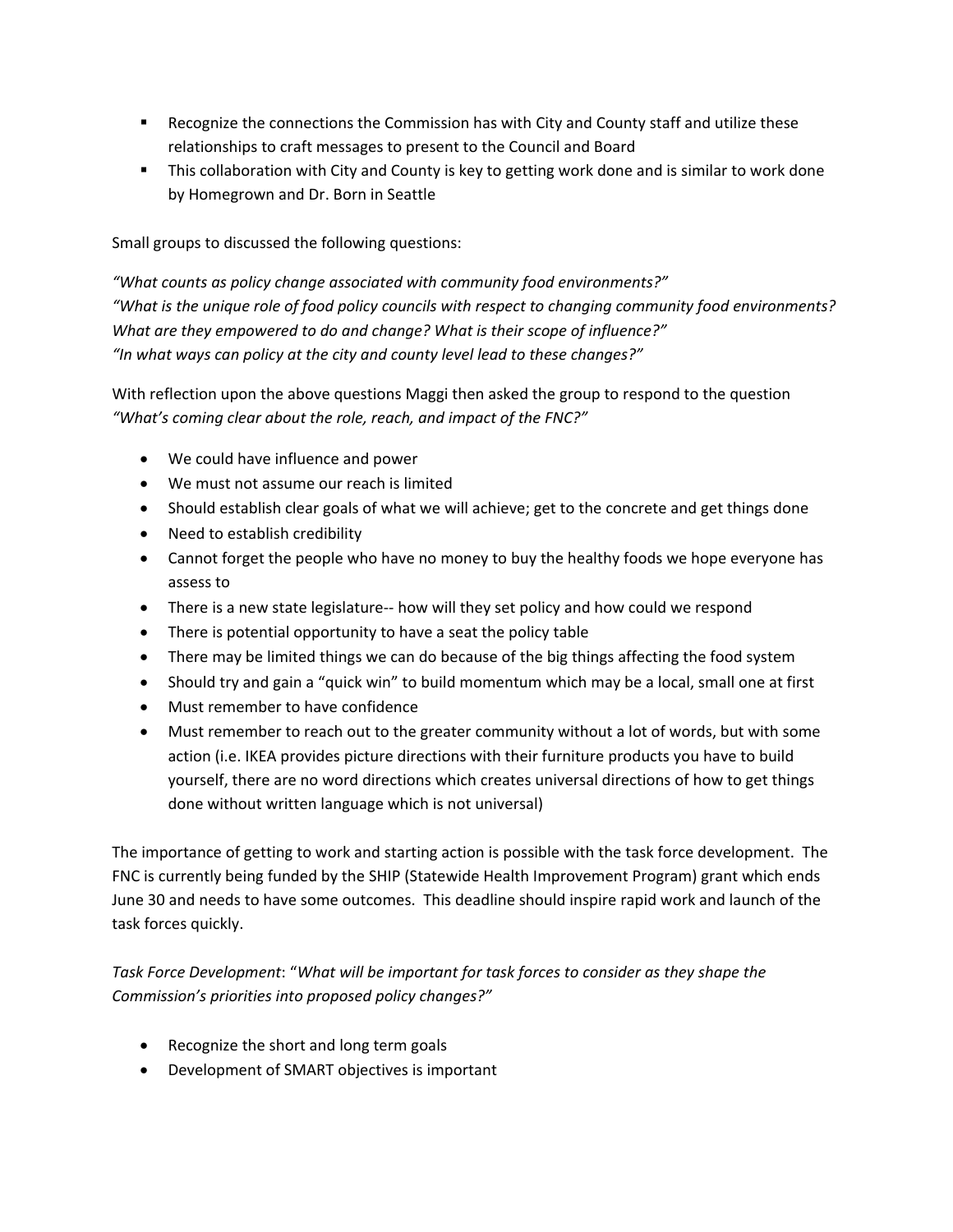- Evidence-based research and data support is important to problem solve and provide rationale for work proposed
- The idea of winning‐ starting with SMART goals, low‐hanging fruit
- Should be open across the "aisle" (consider diverse opinions)
- Increase the scope of influence
- Involve the City and the County at the start
- Provide clear ways to explain and engage
- Inclusive, expertise based
- Take "it" on the road
- Recognize how relevant the change is to the people we target, is the change needed by those we think need it
- Who are we talking with and who should we be talking with

"In what ways can the task forces serve as a means to engage a broader range of community members *in the Commission's decision making process?"*

- Take the work on the road- rec. centers, district councils, etc
- Affirm practices groups/organizations are already doing in order to build on them
- Use existing networks
- Advocate for local restaurants, organizations, community groups who are doing good work and instituting sustainable practices
- Invite comments from public through news, website, etc
- Potentially invite those 15 people who applied for the FNC, but were not selected
- Build the base for what can be done
- Recognize Commission can off-load tasks outside of their meeting

Maggi called for 3 members of the Commission to help develop the framework for the task forces with a deadline of the January meeting: **Robert, Bernie, Colleen, and Nadja** volunteered. Julie said that she would meet with them. Work for the task forces was reviewed to ensure subcommittee for task force framework response to these points of importance. Added to this list were identification of the city and county staff to engage, how to network with other people who are interested, and develop process to do outreach to recruit additional people.

Julie informed the Commission that the FNC website is up and running on St. Paul/Ramsey County website. Anne Hunt will link this website from their City webpage. One Commission member requested better ways to get in touch with each other as Commission members‐ such as providing phone numbers or a password protected Google site. One Commission member questioned the accessibility and user‐ friendliness of the FNC website. Commission members expressed other ways to get the FNC in the spotlight: at Food Shelves, Public Media, Blogs for the Star Tribune (Lenny), editorials written in the newspaper.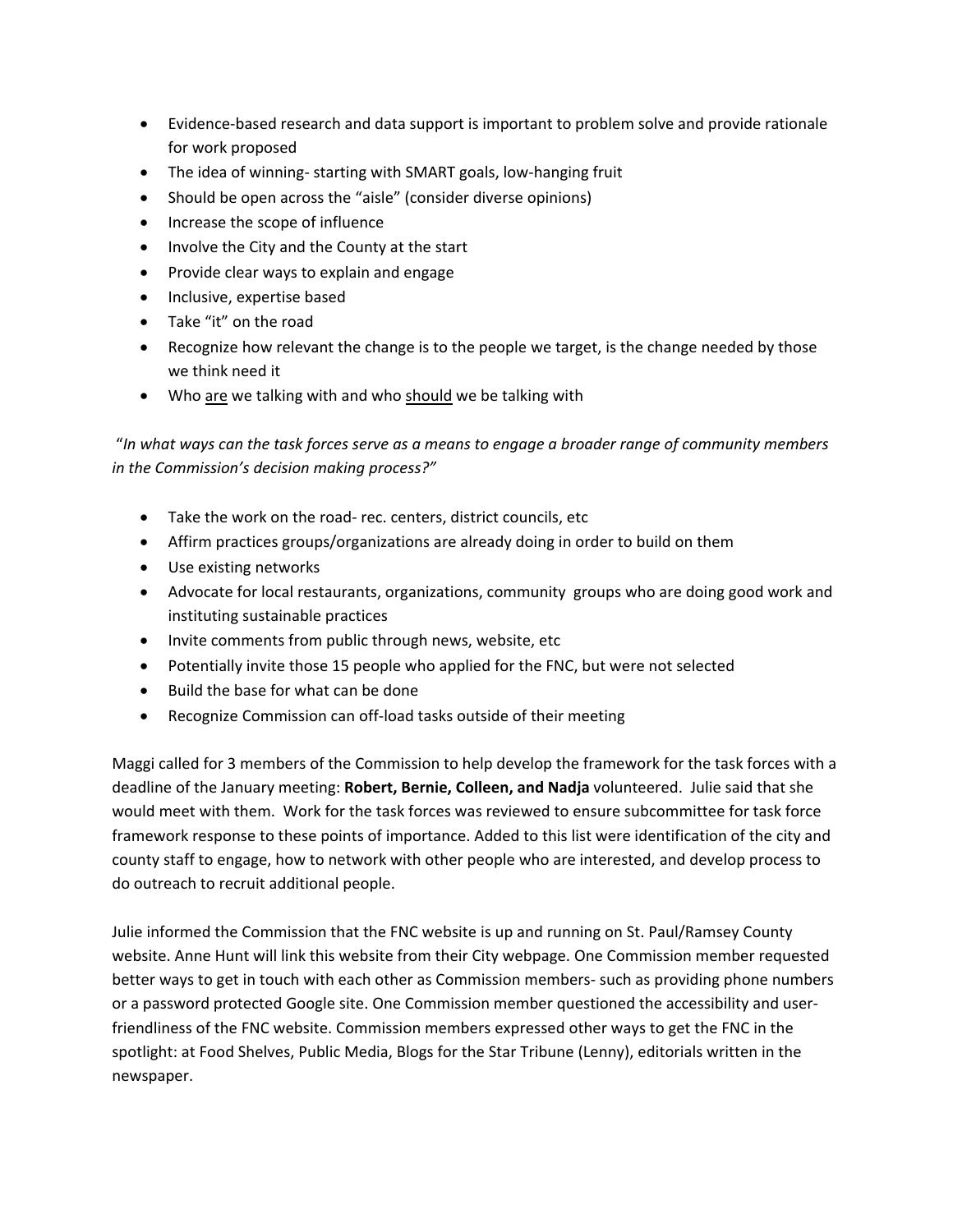Maggie and Julie will work to develop a communications plan with RC communications staff member. The Commission members will be asked to react to the communications plan to ensure it represents their views and goals.

Review of the skills inventory sent out to Commission members was done. Two handouts with the survey responses and a summary of skills of Commission members were provided. Maggi urged Commission members who have not completed the survey to do at this time to have a complete list of the skills, capabilities, and leadership characteristics of the entire Commission.

Maggi asked the Commission "*what will be important to consider that we haven't yet discussed?"*

- **Plans for the budget/how to keep things sustained**
- Website-feedback/thoughts from the public
- Potential for blog- helps generate discussion and engage people
- Advice to get the work going
- **Could develop a facebook page to get public opinion**
- **Must not forget about the opinion of those who do not have computer/internet access**
- **Do not forget to recognize the inequalities within society which can be used to inform** communication strategies

"*What did we say we needed?"* How can these needed things influence the response of these questions:

- *1.* "*How can this inform our thinking about Commission and task force leadership?"*
- *2. "What decisions do we need to make about Commission leadership? Task force leadership?"*
- *3. "How else can we make use of what we learned from the inventory to inform our structure? Process? Work ahead?"*

Responses from the Commission:

- **•** Need to decide who is on each task force in order to decide the leaders (or to nominate those who should be the leaders)
- Need to decide how the task force members will be chosen
- Recognize some task forces may be unbalanced, but could trade members or invite others
- Suggestion to hold a retreat with in-depth, dismantling racism training
- Need to decide how we will get the feedback from the community and develop a broad communications strategy
- **Need to decide if the task forces will be implementing the recommendations as a task force or if** the Commission members will do so and if the task forces will go on forever or end and the FNC members become the decision makers again
- **Potential to invite the others who applied for FNC**